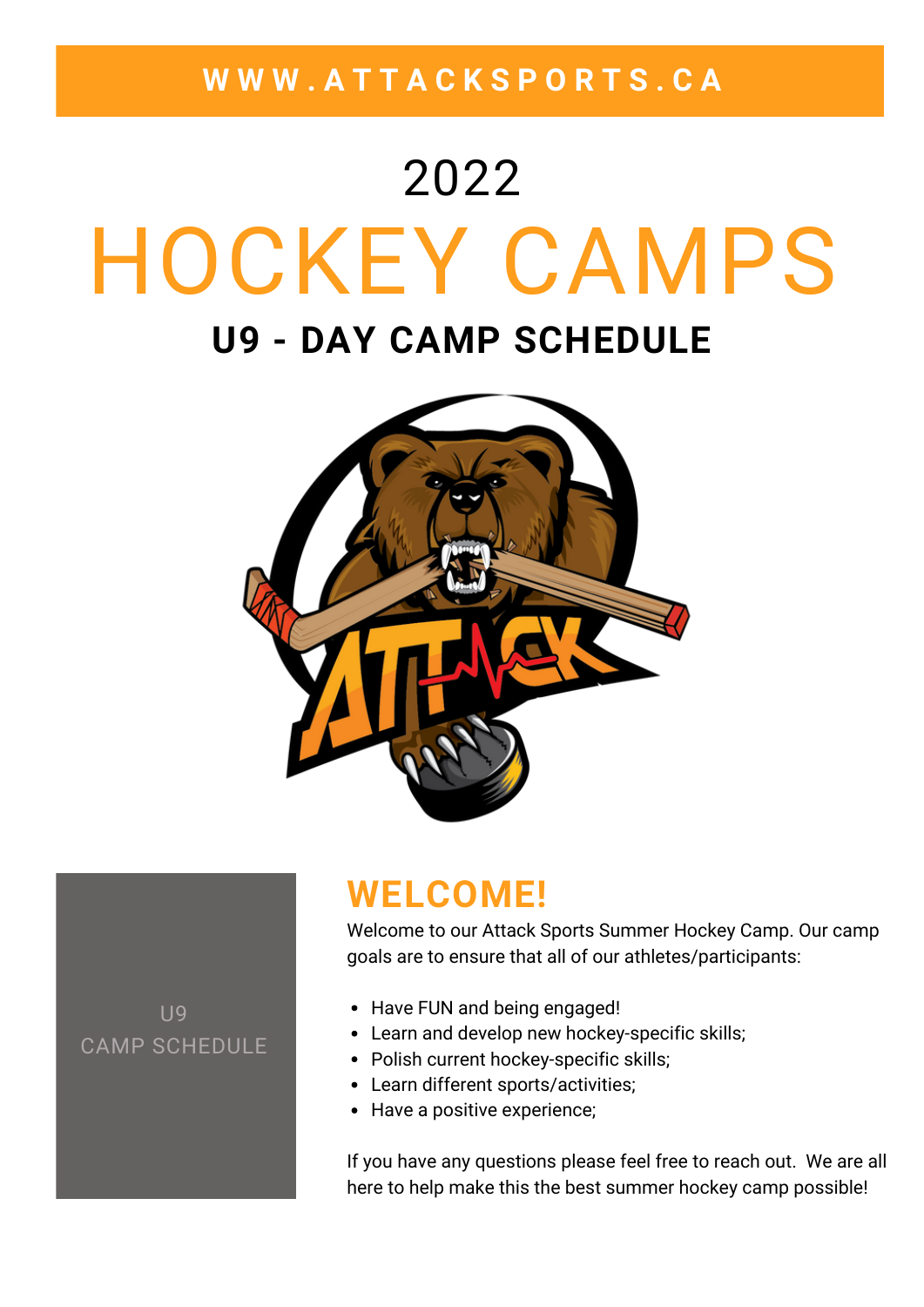### FEELING SICK

If your athlete is feeling sick or have the onset of *ANY* symptoms including fever, sore throat, cough, or runny nose, please let our camp director know immediately.

We ask that your athlete *DOES NOT* participate in the day's activities if your athlete has any symptoms of any kind OR (or those who reside with you) are exhibiting symptoms.

### ATTACK MERCHANDISE

- Camp Hoodie  $\circ$  \$50
- Camp TShirt  $\circ$  \$20
- Attack Skate Guards  $0$  \$15
- Skate Sharpening  $0.57.50$
- Private Skating Treadmill  $0<sup>545</sup>$
- Private Shooting Session  $0<sup>545</sup>$



# **U9 WEEK SCHEDULE**

Outlined below is the weekly day to day schedule for our U9 summer hockey camps. The camp director and Attack Sports staff/instructors will be available to assist all athletes with the daily activities.

#### **MONDAY to THURSDAY SCHEDULE**

- 8:30 to 9:00am ATHLETE ARRIVAL 30 min to get dressed/ready for ice • 9:00 to 10:00am 1st ICE SESSION 10:00 to 10:45am SNACK 30 min to get ready for ice other activities 15 min snack • 10:45 to 11:30am AGILITY TRAINING • 11:30 to 12:00pm SHOOTING SESSION • 12:00 to 12:45pm LUNCH 15 min for lunch 30 min to get dressed/ready for ice • 12:45 to 1:45pm 2nd ICE SESSION • 1:45 to 2:30pm SNACK 30 min to get ready for ice other activities 15 min snack • 2:30 to 3:00pm STICKHANDLING SESSION 3:00 to 4:00pm MULTI-SPORT SESSION 15 min skill session 45 min game(s)
	- 4:00 to 4:15pm ATHLETE PICK-UP
- 

*PLEASE NOTE: Day-to-day schedule may change throughout the week depending upon weather.*